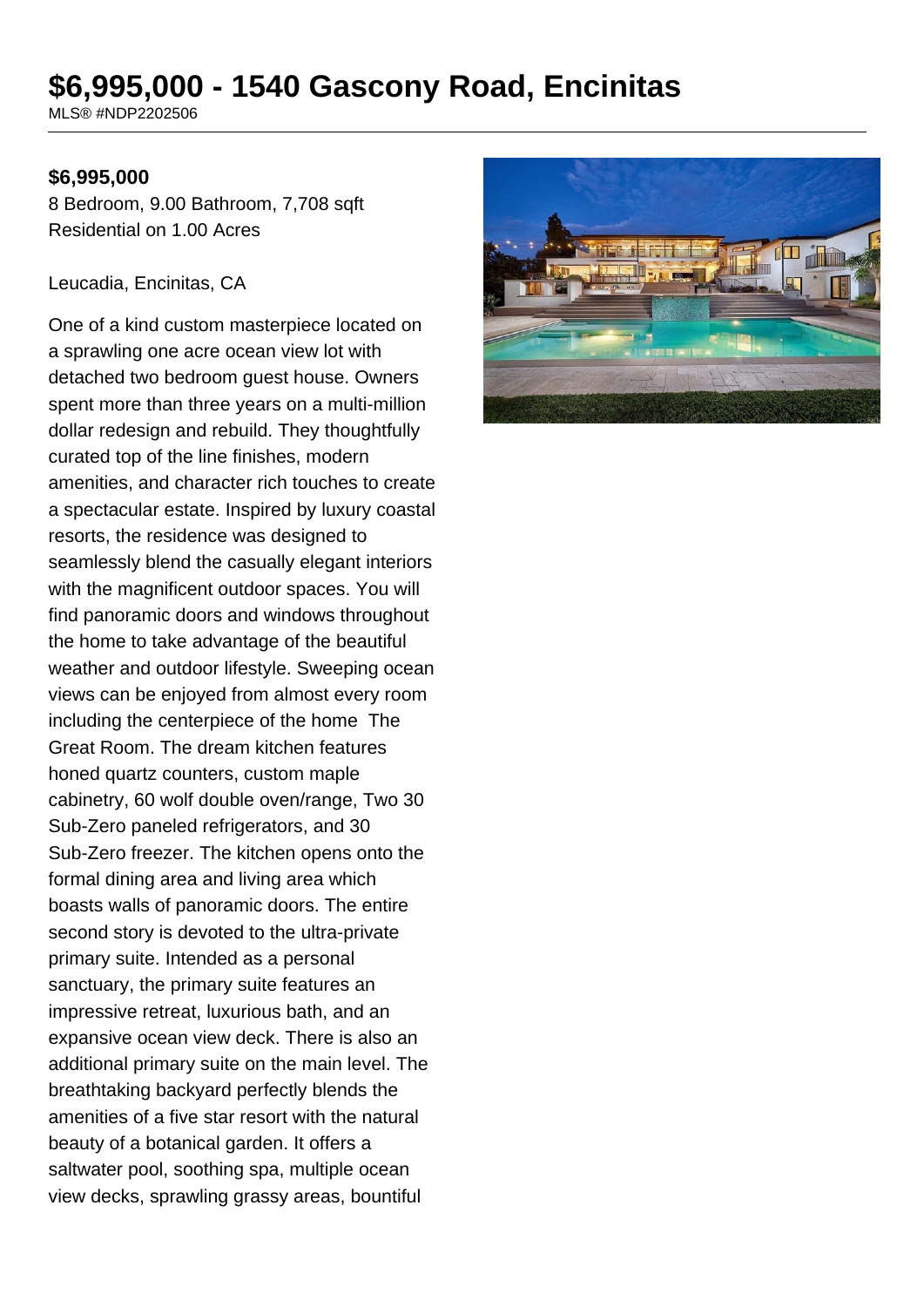orchard, large firepit, serene koi pond, a vibrant array of botanical species, and a BBQ island with refrigerator a

Built in 2021

## **Essential Information**

| MLS@#                 | NDP2202506  |
|-----------------------|-------------|
| Price                 | \$6,995,000 |
| <b>Sold Price</b>     | \$7,650,000 |
| Bedrooms              | 8           |
| Bathrooms             | 9.00        |
| <b>Full Baths</b>     | 8           |
| <b>Half Baths</b>     | 1           |
| <b>Square Footage</b> | 7,708       |
| Acres                 | 1.00        |
| <b>Year Built</b>     | 2021        |
| <b>Type</b>           | Residential |
| Sub-Type              | Detached    |
| Status                | SOLD        |

# **Community Information**

| <b>Address</b> | 1540 Gascony Road |
|----------------|-------------------|
| Area           | ENCINITAS (92024) |
| Subdivision    | Leucadia          |
| City           | Encinitas         |
| County         | San Diego         |
| <b>State</b>   | СA                |
| Zip Code       | 92024             |

## **Amenities**

| Parking         | Garage, Garage - Single Door, Garage - Two Door |
|-----------------|-------------------------------------------------|
| # of Garages    | 3                                               |
| View            | Ocean, Panoramic                                |
| Has Pool        | Yes                                             |
| Pool            | Below Ground, Pool Cover, See Remarks           |
| <b>Interior</b> |                                                 |

Heating Forced Air Unit